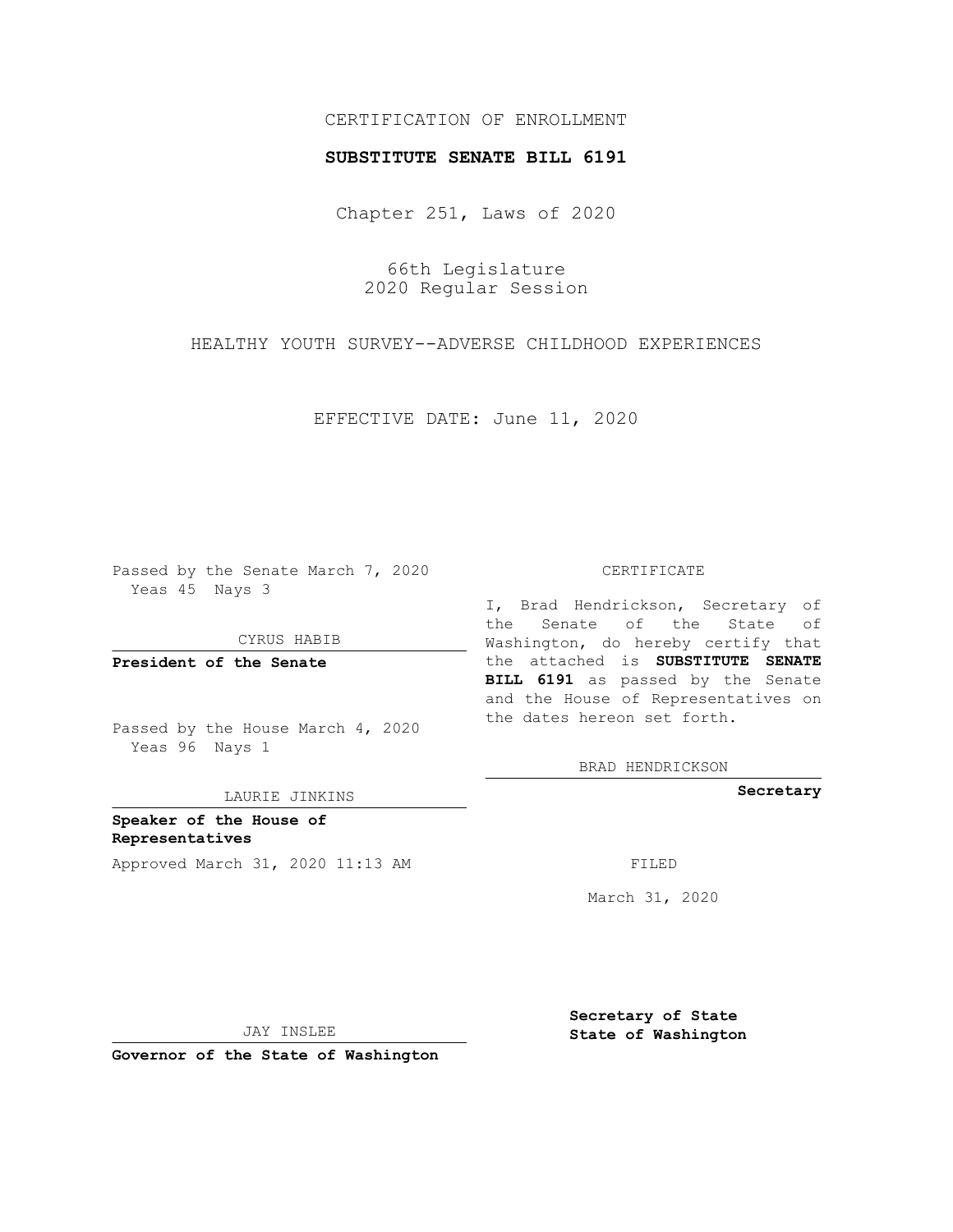## **SUBSTITUTE SENATE BILL 6191**

AS AMENDED BY THE HOUSE

Passed Legislature - 2020 Regular Session

# **State of Washington 66th Legislature 2020 Regular Session**

**By** Senate Early Learning & K-12 Education (originally sponsored by Senators Braun, Darneille, Hasegawa, O'Ban, Rolfes, Short, and Wilson, C.)

READ FIRST TIME 02/03/20.

 AN ACT Relating to assessing the prevalence of adverse childhood experiences in middle and high school students to inform decision making and improve services; adding a new section to chapter 28A.300 4 RCW; and creating a new section.

BE IT ENACTED BY THE LEGISLATURE OF THE STATE OF WASHINGTON:

 NEW SECTION. **Sec. 1.** (1) The legislature stated in RCW 70.305.005 that "adverse childhood experiences are a powerful common determinant of a child's ability to be successful at school and, as an adult, to be successful at work, to avoid behavioral and chronic physical health conditions, and to build healthy relationships."

 (2) The legislature recognizes that the healthy youth survey is a voluntary and anonymous survey administered every two years to students in sixth, eighth, tenth, and twelfth grades.

 (3) The legislature intends to include questions related to adverse childhood experiences in the healthy youth survey to help assess the prevalence of adverse childhood experiences throughout the state. The legislature further intends for these data to help inform school district and community decision making and improve services 19 for students.